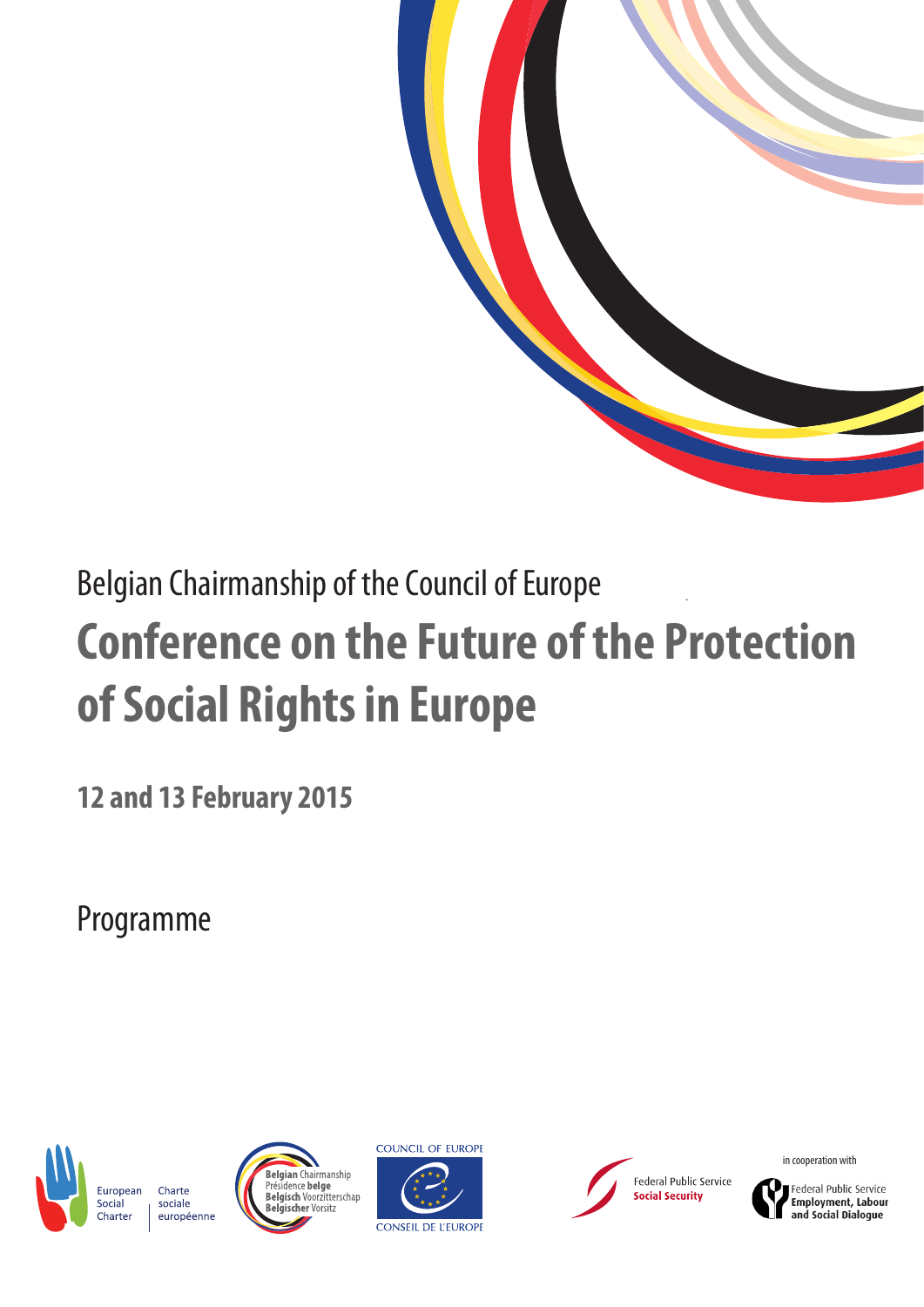In the year of the 50th anniversary of the entry into force of the European Social Charter,the conference convened in Brussels on 12 and 13 February 2015 is a contribution of the Belgian presidency to Turin process launched at the High-Level Conference on the European Social Charter (Turin, 17-18 October 2014).

Social rights are human rights. They are an integral part of the European societal model. These rights belong to all human beings in the same way as civil and political rights and to an even greater degree since they are, in many respects, a prerequisite for effective enjoyment of civil and political rights.

A particular emphasis will be placed on the signing and ratification of the "revised European Social Charter", the accession of Council of Europe member States to the Protocol on collective complaints and the possibilities and challenges relating to European Union accession to those instruments.

Beyond general policy issues, social security and labour law will be on the agenda.

**First day** 

**08:30 Welcome – coffee**

**09:00 Opening speeches** by **Mr. T. Jagland**, Secretary General of the Council of Europe, **Ms. M. Thyssen**, European Commissioner of Employment, Social Affairs, Skills and Labour Mobility, **Ms. M. De Block**, Belgian Minister of Social Affairs and Public Health.

Introduction : Presentation of the Conference objectives by **Mr. T. Auwers**, General Director, Belgian Federal Public Service Social Security

# **09:30 Session I. Redefining the welfare state and the economic crisis : developments in social protection and labour law**

*This session aims at recalling the context defined by the reform programmes implemented in some European States in order to make the labour market more flexible and to reduce the public debt burden thanks to reductions in the scope of social benefits, even in the scope of social protection. To this end, it will provide a description of the programmes that have been developed to reform the welfare state and, more recently, to address the financial and economic crisis, by recognizing the main identifiable trends throughout the member States of the Council of Europe.* 

The transformations of social protection, by **Ms. I. Ortiz,** Director Social Protection, International Labour Organization. The transformations of labour law, by **Prof. C. Barnard,** Cambridge University.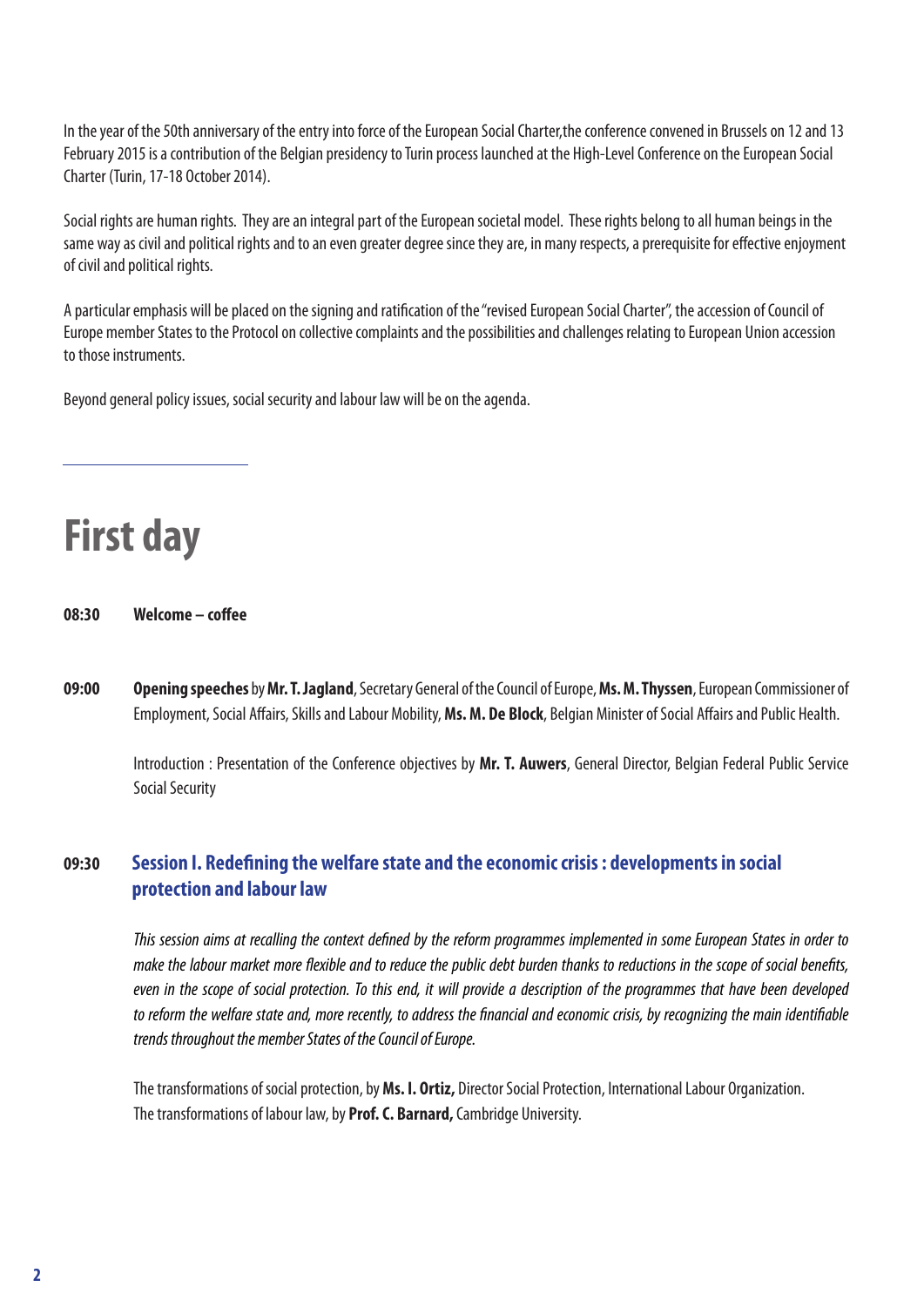### **10:30 Coffee break**

### **11:00 Session II. Guarantee of the social rights by the Council of Europe : a bulwark against the crisis**

Chairmanship of the session : **Prof. F. Tulkens**, former Vice-President of the European Court of Human Rights.

*This session will lead us to recall the latest developments regarding the protection of social rights in the area of labour and social protection before the European Committee of Social Rights and the European Court of Human Rights, which are the main relevant competent bodies of the Council of Europe. Following the presentation of the recent developments of case-law, an exchange will take place about the points of convergence or divergence within the approaches adopted by these various bodies.*

The contribution of the European Social Charter, by **Mr. G. Palmisano**, President of the European Committee of Social Rights. The contribution of the European Convention of Human Rights, by **Prof. P. Lemmens**, Judge at the European Court of Human Rights.

### **12:30 Lunch**

### **14:00 Session III. Guarantee of the social rights in a broader context**

Chairmanship of the session : **Prof. F. Tulkens**, former Vice-President of the European Court of Human Rights.

The contribution of the Court of Justice of the European Union, by **Prof. K. Lenaerts**, Vice-President of the Court of Justice of the European Union.

The contribution of the UN Committee on Economic, Social and Cultural Rights, by **Ms. V. Bras Gomes**, Member of the Committee . The contribution of the ILO Committee of Experts to the application of conventions and recommendations, by **Ms. C. Doumbia-Henry**, Director, ILO International Labour Standards Department.

*Following these presentations, each about 20 minutes long, about 20 minutes will remain for a debate involving all participants in the Conference about the four following issues :* 

- Is the consistency of the protection of social rights maintained in Europe, despite the diversity of the sources and  *the mechanisms to monitor compliance therewith ? ;*
- Are there signs of some convergence of jurisdictional mechanisms for protection of social rights?;
- What impact will the developments within bodies for the protection of social rights at European or international level have on the approach of national jurisdictions?;
- What do these developments mean for the other powers (legislative and executive branches) when taking into account  *fundamental social rights ?*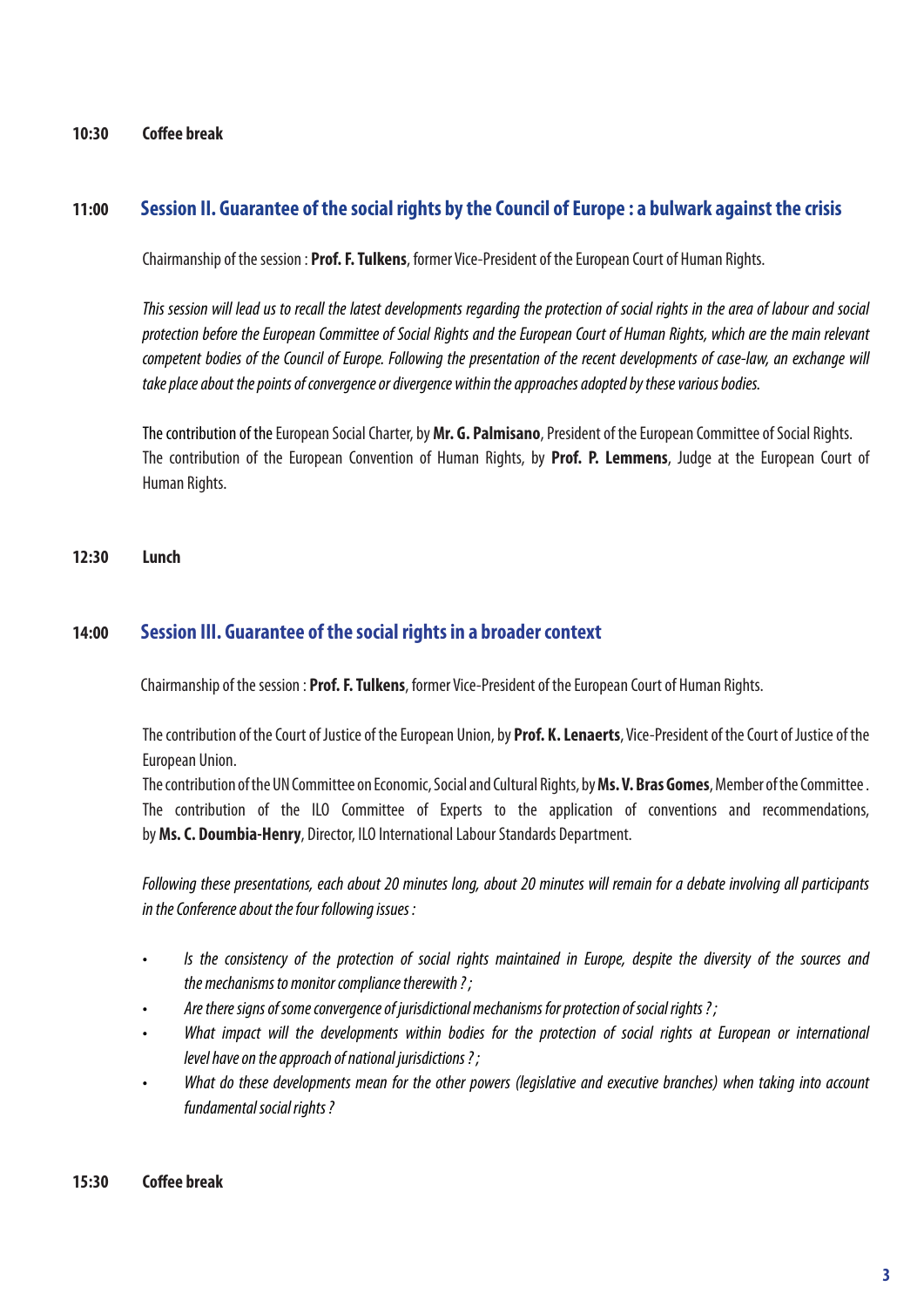### **16:00 Round table with the social partners and political players**

Round table chaired by **Mr. P.-P. Maeter,** Chairman of the Belgian Federal Public Service Employment, Labour Law and Social Dialogue.

*Exchange bringing together Mr. S.Clauwaert*, Senior Researcher at the European Trade Union Institute, *Ms. R. Smith,*  Senior Adviser for Social Affairs of Business Europe, *Mr. P. Baussand, Director of Social Platform, Mr. R. Delarue,*  Deputy Head of Unit of the DG Employment, Social Affairs and Inclusion of the European Commission, *and Mr. C. Giakoumopoulos, Director, Directorate of Human Rights, Directorate General Human Rights and Rule of Law, Council of Europe. The speakers will ensure to structure their comments by distinguishing the issues related to social protection, on the one hand, and those relatedto labour law, on the other hand.*

*The round table will aim at addressing the following issues :* 

- Have fundamental social rights suffered an erosion as a result of the responses of European States to the financial and  *economic crisis and to the public debt crisis ? ;*
- Have the mechanisms for the protection of fundamental social rights been able to quide the responses of the States, in  *order to ensure that the impact remains limited to the minimum necessary, and if not, what improvements could be considered ? ;*
- • What have been the respective roles of the governments, social partners and civil society organizations in  *the identification of the responses to the crisis. Have fundamental social rights guided the actions of these various players ?*

**18: 00 Cocktail**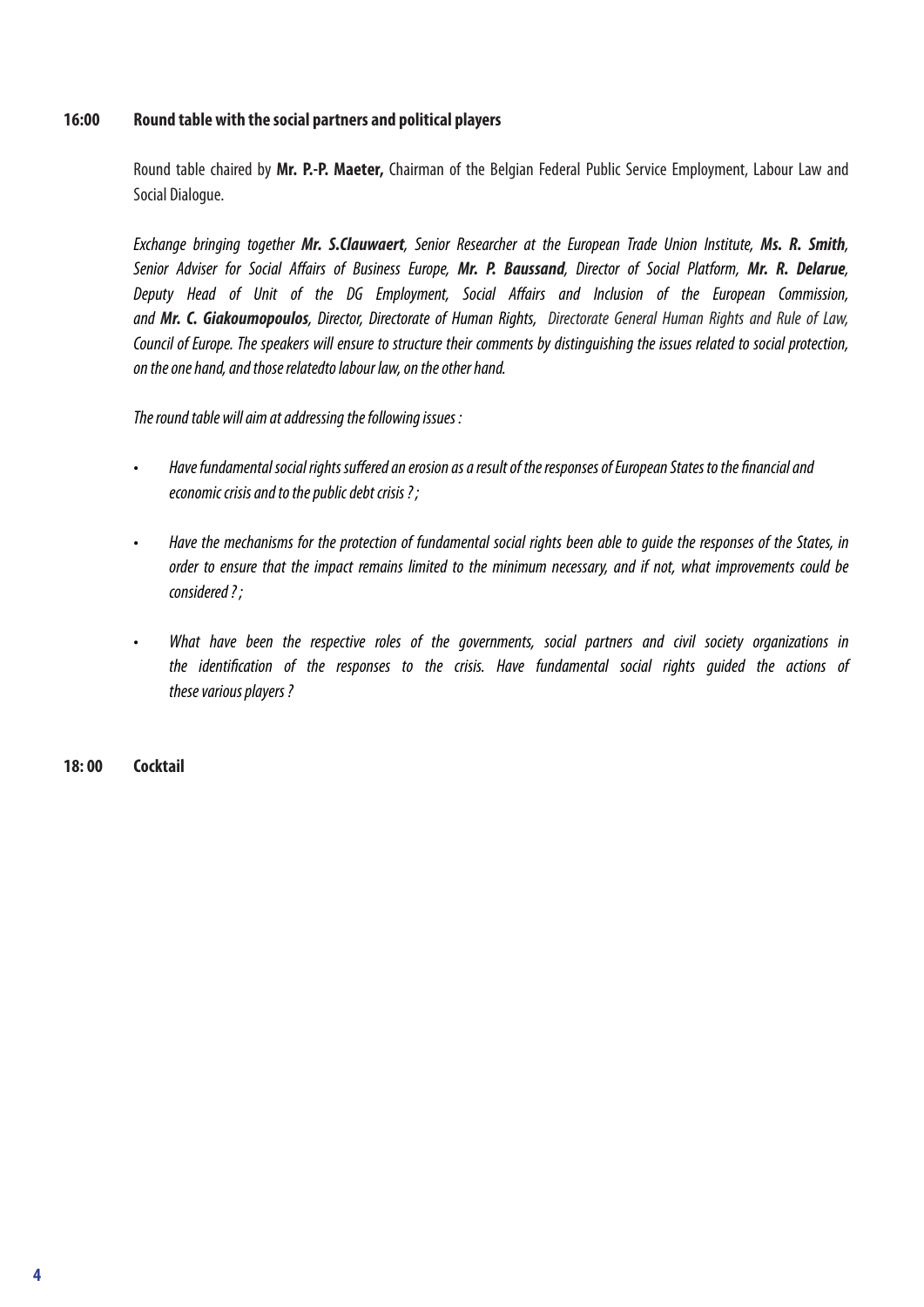# **Second day**

### **09:00** Synthesis of the first day, by **Mr. F. Vandamme,** Elected member of the European Committee of Social Rights.

# **09:15 Session IV. The relationship between the European Union and the Council of Europe in the area of social rights**

Chairmanship of the session : **Mr. M. Villan**, Director, General Directorate Social Action and Health, Wallonia - Belgium.

The role of the EU Charter of Fundamental Rights in the protection of social rights, by **Prof. J. Kenner**, Chair of European Law and a member of the Human Rights Law Centre (HRLC), University of Nottingham.

The relationship between the European Union and the Council of Europe with regard to social rights : review of the present situation and future prospects, by **Prof. O. De Schutter**, Member of the Scientific Committee of the EU Fundamental Rights Agency and Member of the UN Committee on Economic, Social and Cultural Rights.

### **10:30 Coffee break**

### **11:00 Round table**

Round table chaired by **Dr. J. Grimheden**, Head of Sector Access to Justice Freedoms and Justice Department, of the EU Agency for fundamental Rights.

*Exchange bringing together, Mr. T. Elzinga*, Representative of the Parliamentary Assembly of the Council *of Europe, Ms. I. Reine*, Head of Institutional Aff airs Division of the Permanent Representation of the Republic of *Latvia to the EU, Mr. R. Brillat, Executive Secretary of the European Committee of Social Rights, Mr. J.-P. Tricart*, Advisor for International Affairs in DG Employment, Social Affairs and Inclusion of the European Commission.

Key speakers (will speak immediately after a first round table discussion with the panel members): **Mr. P. Baussand**, Director of Social Platform ; **Ms. V.Nilsson**, Confederal Secretary of the European Trade Union Confederation; **Mr. G. De Kerchove**, representative of ATD Quart Monde.

*This round table will aim at addressing the following issues :*

- Does the consideration of social rights in the elaboration of EU legislations and policies still present shortcomings?
- • Does the EU Charter of Fundamental Rights guarantee sufficiently strongly the compliance of the EU law and policies with the  *standards developed by the Council of Europe with regard to social rights ?*
- Are the modalities of cooperation between the European Union and the Council of Europe as satisfactory in the area of social rights  *as they are in the area of civil and political rights ? How can the complementarity between the EU and the Council of Europe be further strengthened with regard to social rights ?*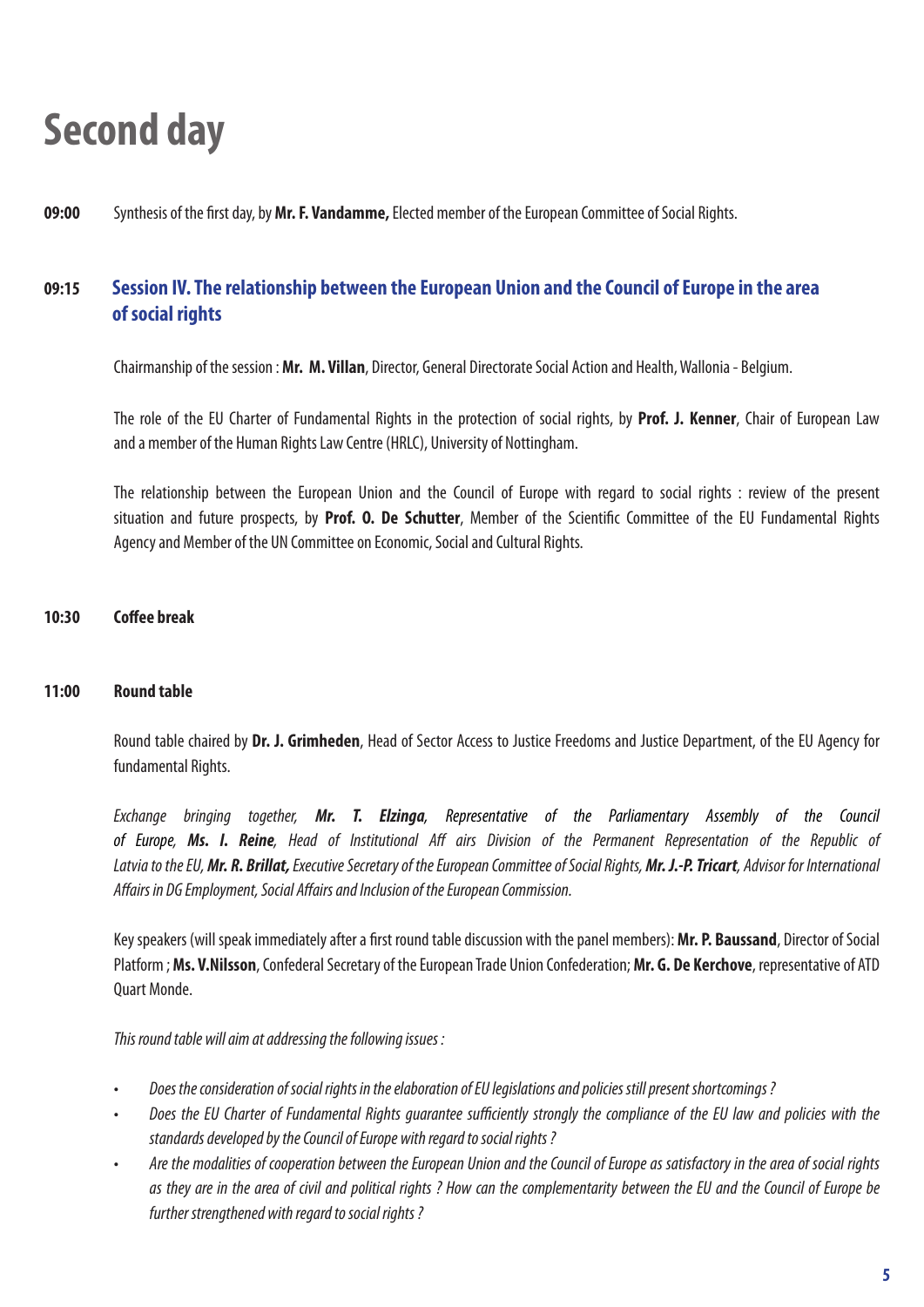## **Session V. Conclusions**

- **12:30** Prospects raised by the Turin's process, by **Mr. M. Nicoletti**, Vice-President of the Parliamentary Assembly of the Council of Europe, General Rapporteur of the Conference of Turin.
- **13:00** Closing by **Mr. K. Peeters**, Belgian Vice-Prime Minister, and Minister of Employment, Economy and Consumers, in charge of External Trade and announcement of the "Brussels Document" on the future of the protection of fundamental social rights in Europe.

In the immediate aftermath of the Conference, academic experts will prepare a synthesis document summing up the main proposals made in the course of the Conference for further improving the protection of social rights considered as human rights. The gathering will be chaired by **Prof. J.-Fr. Akandji-Kombé**, Professor at Paris I-Panthéon-Sorbonne and coordinator of the Academic network of the European Social Charter.

These experts will work with complete independence, while taking into account the conclusions resulting from exchanges of Conference. Consequently, they will build on the findings made in the course of the Conference; on the recommendations which will have been formulated; and on the responses that those recommendations will have generated.

Once their synthesis work is completed, they will hand over the fruits of it, under the form of a "Brussels Document on the future of the protection of fundamental social rights in Europe", to the Belgian Presidency of the Council of Europe. It will be then up to the member States of the Council of Europe, including the Belgian Presidency – but also the Presidencies to come -, to give to this set of proposals the follow-up that they find appropriate.

### **Lunch**

Languages: French, English and Dutch, with simultaneous translation.

A background note describes the objectives of the Conference as well as the process in which it operates.